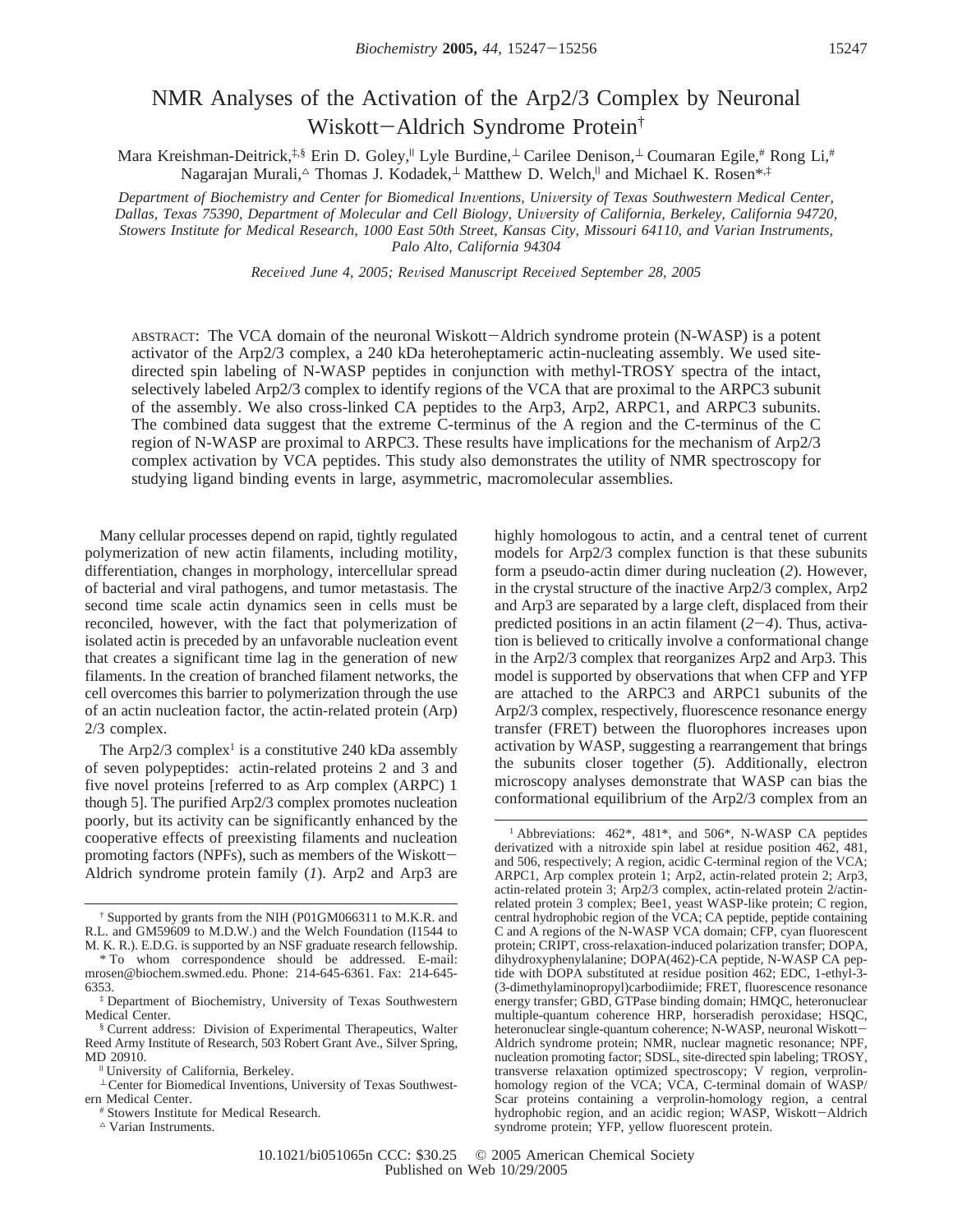open state containing a large cleft [consistent with the bovine crystal structure (*2*)] toward a more compact conformation (*6*, *7*). Both studies are consistent with an activation model in which Arp2 and Arp3 undergo a quaternary rearrangement that brings them into a filament-like conformation (Figure 1). Activation is also concomitant with hydrolysis of ATP by Arp2, a reaction stimulated by the actin monomer (*8*). It is not known if hydrolysis is coupled to NPF-mediated conformational changes or is an independent process. The mechanisms by which these different aspects of activation are coordinated by NPFs, filaments, and the actin monomer are not well understood.

Proteins in the Wiskott-Aldrich syndrome protein (WASP) family activate the Arp2/3 complex through a conserved C-terminal element termed the VCA domain. The VCA can be divided into three distinct functional segments: a  $v$ erprolin-homology sequence, which binds actin monomers and may recruit them to the Arp2-Arp3 dimer (*8*), a hydrophobic *c*entral region required for Arp2/3 activation, and an *a*cidic tail required for high-affinity binding of VCA to the Arp2/3 complex  $(9-11)$ . In efforts to map activator contact sites on the Arp2/3 complex, VCA peptides have been chemically cross-linked to Arp3, Arp2, ARPC1, and ARPC3 using the zero-length cross-linking reagent 1-ethyl-3-(3-dimethylaminopropyl)carbodiimide (EDC) (*12*-*14*). C-Terminally truncated VCA peptides retain the ability to cross-link to Arp2 and ARPC1, but cross-linking to Arp3 is severely decreased, suggesting that Arp3 may contain the binding site for the acidic region (*14*, *15*). However, recent direct binding data suggest that the VCA C-terminus may contact the ARPC1 subunit (16). The relative positions of the N-terminal V and C portions of VCA have not yet been examined experimentally. The position of the C region is particularly important because its contacts are necessary to drive an activation step during the nucleation process (*9*, *10*).

Candidate VCA binding sites on the surface of the Arp2/3 complex were recently proposed on the basis of homology modeling of the assembly from seven species (*17*). A candidate binding site composed of three patches, one each on Arp3, Arp2, and ARPC3, was identified that would be compatible with the lengths and charge distributions of the C and A regions. Interestingly, the patches on Arp2 and ARPC3 are displaced from one another in the inactive complex, but a conformational change creating an Arp2-Arp3 pseudo-actin dimer would make them adjacent.

Here we present NMR investigations of the intact, selectively labeled Arp2/3 complex and complementary cross-linking studies to better understand the interactions of the assembly with VCA peptides. The data suggest that CA binds to Arp3, Arp2, ARPC1, and ARPC3, with the C-terminus of the C region and the C-terminus of the A region proximal to ARPC3. The N-terminus of the C region appears to be distal to ARPC3 and may interact with an actin monomer and/or other cross-linking subunits of the Arp2/3 complex. This work also demonstrates the applicability of methyl-TROSY NMR techniques to understanding the structure, ligand interactions, and dynamics of very large macromolecular systems.

# **MATERIALS AND METHODS**

*Protein Expression and Purification.* All chromatography resins were obtained from Amersham Biosciences unless

otherwise indicated. The bovine Arp2/3 complex, human neuronal WASP (N-WASP) CA peptides (residues 458- 505), the N-WASP GTPase binding domain (GBD, residues 192–275),  $U^{-2}H^{12}C^{15}N^{1}H^{13}C$ (methyl)-ARPC3, and the selectively labeled yeast Arp?/3 complex were all purified selectively labeled yeast Arp2/3 complex were all purified as described previously (*18*-*20*).

The recombinant human Arp2/3 complex lacking ARPC3 was expressed in insect cells essentially as described previously  $(21)$  except that a Flag-His<sub>6</sub>-tagged version of ARPC1 was employed to facilitate purification. Briefly, HighFive cells (Invitrogen) were infected with four recombinant baculoviruses expressing one or two subunits each (Arp3, Arp2/ARPC5, ARPC2/ARPC4, ARPC1-Flag-His $_6$ ) at a multiplicity of infection of 2 each for 72 h with shaking at 27 °C. Infected cells were harvested by centrifugation, washed once in phosphate-buffered saline (10 mM sodium phosphate, pH 7.4, 150 mM NaCl), frozen in liquid nitrogen, and stored at  $-80$  °C.

Frozen cells from 2 to 8 L of culture were resuspended in 1 volume of lysis buffer (50 mM Tris, pH 8.0, 300 mM NaCl, 10 mM imidazole, 1 mM MgCl<sub>2</sub>, 1 mM EGTA, 10% glycerol, 0.1% Brij-58, 1 mM PMSF, 1 mg/mL each benzamidine, leupeptin, antipain, and pepstatin A) and lysed by thawing in a room temperature water bath. The lysate was cleared by centrifugation at 240000*g* for 15 min. The cleared lysate was applied to 9 mL of Ni-NTA agarose (Qiagen) equilibrated in  $5-10$  volumes of lysis buffer and incubated with gentle shaking in batch for 30 min at 4 °C. The flow-through was collected by gravity flow, and the resin was washed with 20 column volumes of wash buffer (50 mM Tris, pH 8.0, 300 mM NaCl, 20 mM imidazole, 1 mM MgCl2, 1 mM EGTA, 10% glycerol, 0.1% Brij-58). The mutant complex was eluted from the resin with 4 times 2 column volumes of elution buffer (50 mM Tris, pH 8.0, 300 mM NaCl, 300 mM imidazole, 1 mM MgCl<sub>2</sub>, 1 mM EGTA, 10% glycerol, 0.1% Brij-58). Eluates containing the mutant complex were pooled (Figure 2a), and labeled ARPC3 was added in approximately 5-fold molar excess, followed by incubation at 4 °C for 1 h. The reconstituted complex was incubated  $4-6$  h at room temperature with  $2000-30000$  units of Tev protease (Invitrogen) to cleave the  $His<sub>6</sub>$  tag. The solution could not be concentrated prior to Tev cleavage due to low solubility of the tagged partially purified complex. The completed cleavage reaction was diluted 12-fold in Mono-S buffer A (10 mM PIPES, pH 6.8, 1 mM EGTA, 1 mM MgCl<sub>2</sub>, 10% glycerol; buffer B = buffer A with 1 M NaCl), and the complex was purified by cation-exchange (Mono-S) and gel filtration (Superdex 200, buffer  $= 25$  mM phosphate, pH 7.0, 50 mM NaCl, 1 mM EGTA, 1 mM MgCl2, 1 mM DTT, 10% glycerol) chromatographies (panels b and c of Figure 2, respectively). The Mono-S step was particularly important because this column serves to separate reconstituted complex from other, nonstoichiometric subcomplexes. Subunit stoichiometry in the final, reconstituted assembly was verified by SDS-PAGE (Figure 2c). The complex was then exchanged into NMR buffer (Superdex 200 buffer with 100%  $D_2O$ ) containing 10% glycerol- $d_8$ , 0.5 mM ATP, and protease inhibitors (1 mM benzamidine, 1 *µ*g/mL each leupeptin and antipain) by multiple cycles of concentration and dilution using a Centriplus-30 concentrator (Amicon). Glycerol (10%) was added to the samples to increase the solubility of the reconstituted assembly. The complex for site-directed spin-labeling (SDSL) studies was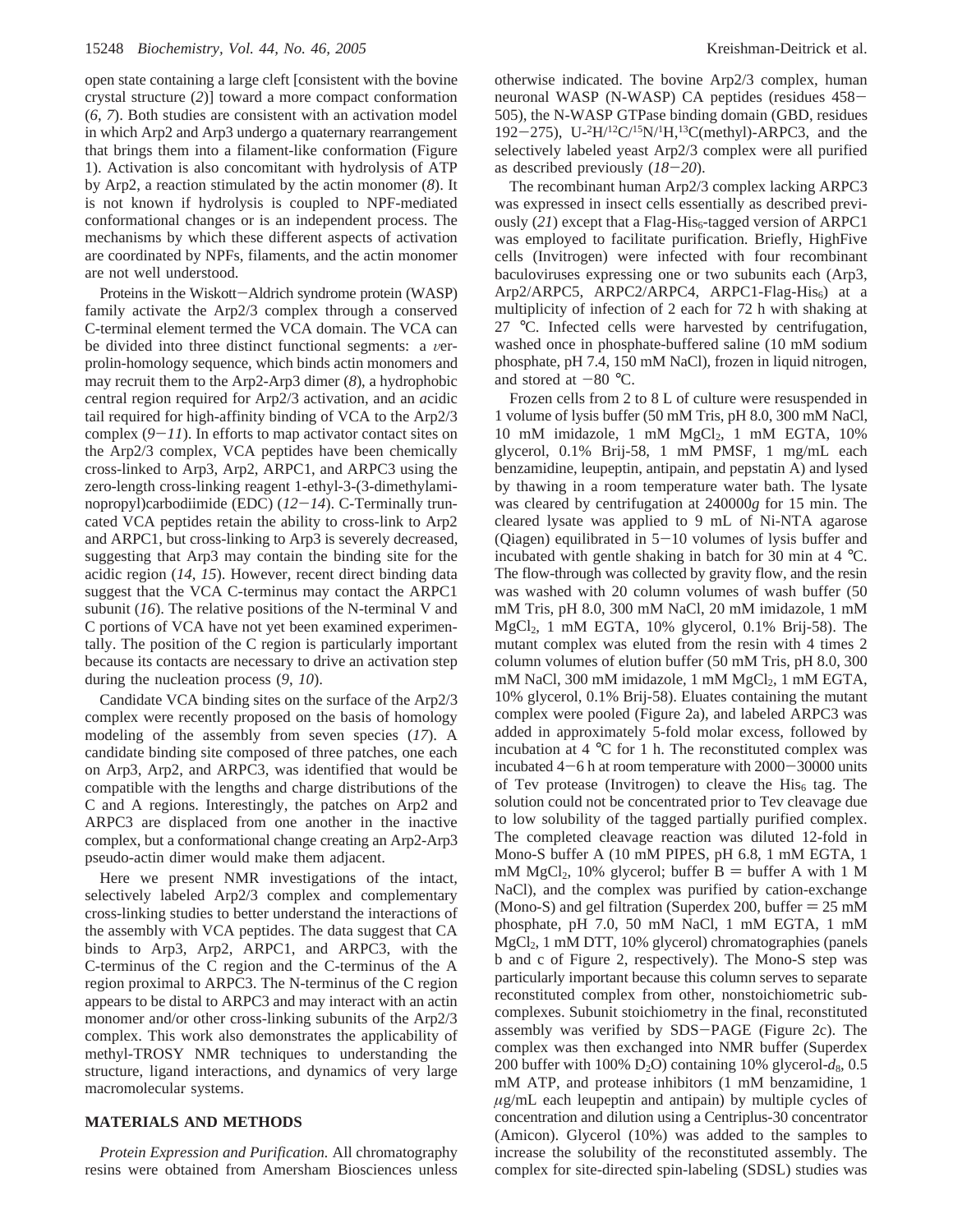purified using gel filtration buffer without DTT. Under these conditions, concentrated, labeled complex is stable at room temperature for approximately 3 days with no signs of degradation and minimal precipitation. Spin-labeled CA peptides were added from concentrated stock solutions  $(\geq 1)$ mM) to the buffer-exchanged, concentrated complex at a 1:1 molar ratio.

Cysteine was introduced into CA peptides for SDSL experiments using the QuikChange site-directed mutagenesis kit (Stratagene). For spin labeling, each peptide was incubated in 25 mM sodium phosphate, pH 7.0, and 100 mM NaCl with a 20-fold molar excess of 3-maleimido-PROXYL (Aldrich, dissolved at 25 mg/mL in acetone) at 4  $^{\circ}$ C for 12-16 h. Labeled peptides were separated from excess PROXYL reagent by gel filtration chromatography. Labels were introduced at residue positions 462, 481, and 506, and the corresponding labeled peptides will be referred to as 462\*, 481\*, and 506\*, respectively.

*NMR Spectroscopy.* The Arp2/3 complex concentration in NMR samples ranged from 28 to 56 *µ*M, as listed in the legend to Figure 3. <sup>1</sup>H/<sup>13</sup>C heteronuclear multiple-quantum coherence (HMQC) spectra of the Arp2/3 complex were acquired on a Varian Inova 600 MHz spectrometer equipped with a cold probe, with sweep widths of  $15$  ppm  $(^1H)$  and 31 ppm  $(^{13}C)$ ,  $t_2$  and  $t_1$  acquisition times of 64 and 28 ms, respectively, a transfer delay of 1.7 ms, and a recycle delay of 1.1 s (delays optimized empirically). The total acquisition time was 56 h for all samples except the complex of reduced 506\* (see previous Materials and Methods section for nomenclature of spin-labeled peptides), where the acquisition time was 88 h. All CA-bound spectra were acquired on the same 600 MHz spectrometer using the same probe, with the exception of the reduced 506\* spectrum. Spectra were processed in NMRPipe using a cosine-squared window function. Peak picking and signal-to-noise (S/N) analyses were performed using NMRDraw (*22*). S/N ratios were calculated for 22 of the 38 peaks in each spectrum and normalized for the different sample concentrations. For each peak, the ratio of normalized S/N in the spin-labeled and unlabeled reference spectrum was calculated. Error bars were calculated in NMRDraw from standard errors in the fit for each intensity measurement based on the noise in each spectrum (*22*). These errors were propagated using the standard equation for error propagation in a ratio. Peaks in the reference spectrum with S/N less than 15 were excluded from quantitation.

*Photoinduced Cross-Linking*. The CA-Arp2/3 complex and GBD competition cross-linking reactions (20 *µ*L) were performed as described (*23*) in KMEI buffer (10 mM imidazole, pH 7.0, 50 mM KCl, 1 mM EGTA, 1 mM  $MgCl<sub>2</sub>$ ). Protein concentrations are given in the legend of Figure 4. Cross-linked products were separated on SDS-PAGE gels and visualized by Western blotting with antibodies against human Arp3, Arp2, ARPC1, ARPC2, and ARPC3. Antibodies against Arp3 and ARPC2 were purchased from Upstate. Antibodies against Arp2 and ARPC3 were purchased from Santa Cruz Biotechnology and BD Biosciences, respectively.

*DOPA-Mediated Cross-Linking of the Synthetic CA Peptide to the Arp 2/3 Complex.* The biotinylated dihydroxyphenylalanine (DOPA) containing peptide was obtained from Anaspec (San Jose, CA). The sequence was PXPTS-GIVGALMEVMOKRSKAIHSSDEDEDEDDEDEFEDDDE-

WEDGGZ, where  $X = 3,4$ -dihydroxyphenylalanine and Z  $=$  biotinylated glutamic acid. An endogenous alanine was replaced with the artificial DOPA residue in this peptide. Cross-linking reactions were carried out in 40 *µ*L of KMEI buffer containing 1 mM DTT. The purified Arp2/3 complex was equilibrated with the peptide for 10 min at room temperature, and then  $NaIO<sub>4</sub>$  was added to a final concentration of 1 mM to trigger the cross-linking reaction. After 30 s the reaction was stopped with the addition of  $6 \times$  SDS protein loading buffer (with 1% SDS) containing 100 mM  $β$ -mercaptoethanol. The samples were then boiled and loaded onto a 4-20% SDS-PAGE gradient gel. The gel was either stained or transferred to a PVDF membrane for Western blotting according to standard procedures. NeutrAvidin-HRP was diluted 1:2500 from a stock solution of 1 mg/mL to probe the Western blot for biotinylated products.

# **RESULTS**

*Analysis of CA Interaction with ARPC3 by NMR Using SDSL.* To examine interactions of the Arp2/3 complex with VCA peptides, our plan was to label a single subunit of the assembly with NMR-active nuclei, leaving the remaining subunits unlabeled. The VCA binding site could then be mapped by observing perturbations in the labeled subunit induced by WASP peptides. We and others have found that, for model systems with very long correlation times  $($ >100 ns), <sup>1</sup> H/13C heteronuclear single-quantum coherence (HSQC) spectra of protonated methyl groups in a fully deuterated background provide much higher sensitivity than do spectra such as <sup>1</sup>H/<sup>15</sup>N-CRIPT-TROSY designed to observe backbone amides (*18*, *24*). Moreover, Tugarinov et al. have demonstrated that, for isolated methyl groups, a TROSY effect resulting from cancellation of intramethyl dipolar relaxation interactions gives even higher sensitivity in <sup>1</sup>H/ 13C HMQC spectra (*25*). Thus, our efforts here focused on using  ${}^{1}H/{}^{13}C$  HMQC analyses of methyl groups in the selectively labeled Arp2/3 complex.

We chose to label the ARPC3 subunit for observation because cross-linking (*13*), deletion (*18*), and yeast twohybrid (*11*) analyses had indicated that this subunit is involved, either directly or indirectly, in activation of the Arp2/3 complex by VCA. Moreover, since ARPC3 only contacts a single additional subunit in the Arp2/3 complex (Arp3, Figure 1), recombinant, bacterially expressed ARPC3 can be incorporated on a milligram scale into mutant yeast and human complexes lacking this subunit to reconstitute their activities (*18*). We previously described the purification and preliminary NMR analysis of the reconstituted yeast assembly (*18*). This system, while useful for initial experiments, has a number of problems that make it less suitable for the quantitative, mechanistic studies described here. First, the mutant yeast assembly was reconstituted with human ARPC3, resulting in a complex with components from two species. Second, this hybrid assembly was unstable in solution and prone to rapid aggregation and precipitation over  $12-24$  h at the concentrations used for NMR. Finally, likely because of these problems, the reconstituted yeast assembly gave spectra of insufficient quality for quantitative analysis. Here we describe the reconstitution and purification of the recombinant human Arp2/3 complex labeled at ARPC3 (see Materials and Methods for details), which overcomes all of these issues. As was the case for the yeast assembly, exogenous ARPC3 was able to incorporate into a hexameric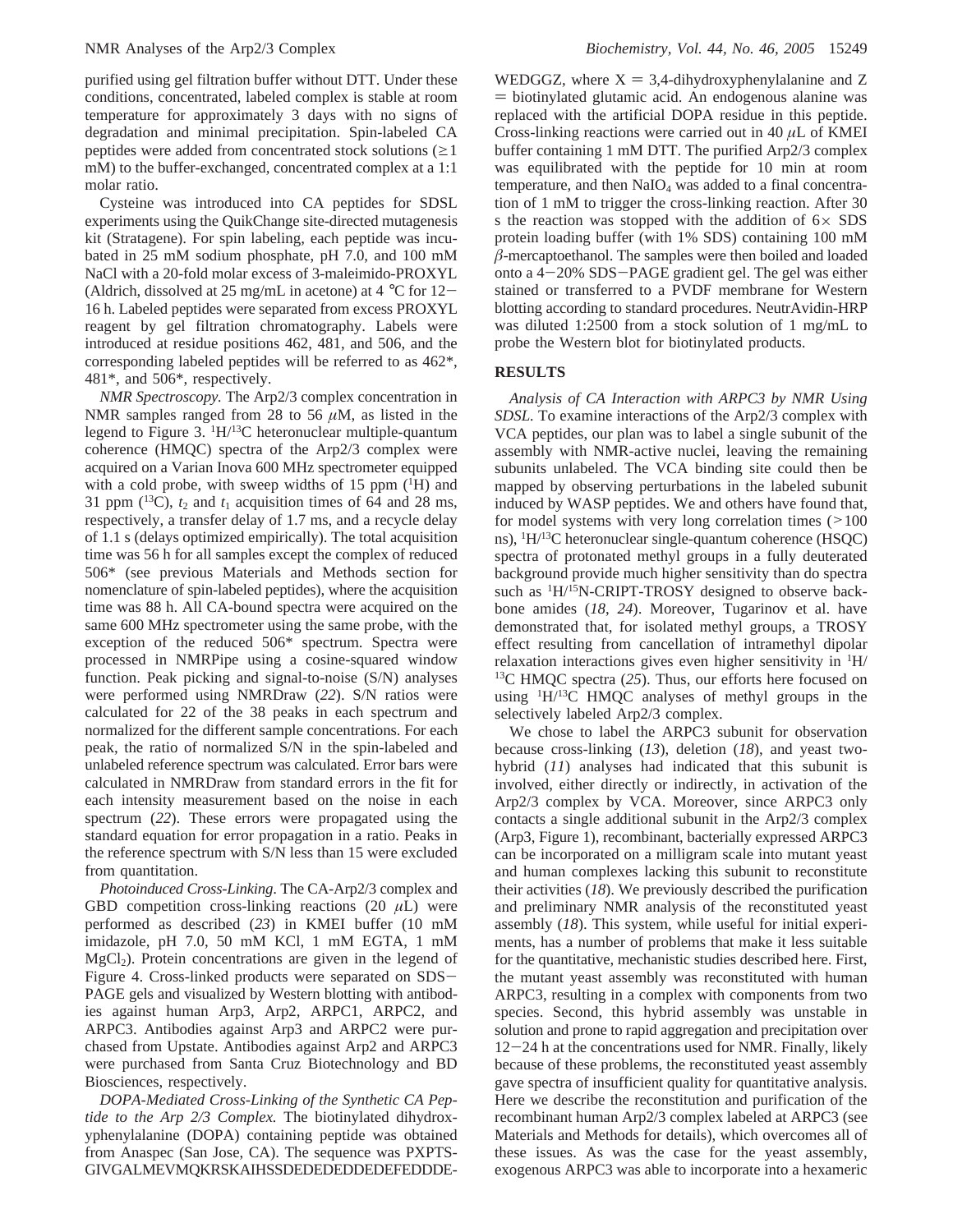

FIGURE 1: (a) Ribbon diagram of the crystal structure of the inactive bovine Arp2/3 complex (*2*). (b) Schematic representation of the hypothetical conformational equilibrium describing activation of the Arp2/3 complex. The assembly exists in two conformations: an inactive, open structure and an active, closed structure [both described in Robinson et al. (*2*)]. The closure of the cleft between the Arp proteins is shown by a curved arrow. Subunit colors are as follows: Arp3, orange; Arp2, red; ARPC1, green; ARPC2, cyan; ARPC3, magenta; ARPC4, blue; ARPC5, yellow. The ribbon diagram was created with Molscript (*39*).

mutant complex lacking that subunit. The hexameric assembly, which was  $His<sub>6</sub>$ -tagged at the ARPC1 subunit, was expressed in insect cells and purified from cell lysate by Ni<sup>2+</sup>affinity chromatography (Figure 2a). Addition of excess bacterially expressed and separately purified human ARPC3 gave high yields of the reconstituted heptameric Arp2/3 complex. ARPC3 did not incorporate into 100% of the available mutant complex, presumably because the hexameric assembly is destabilized and a population of that complex is not competent to bind ARPC3. Partial subcomplexes and excess ARPC3 could be purified away from the fully reconstituted assembly by cation-exchange chromatography (Figure 2b). The integrity of the final labeled complex was verified by its elution as a single peak from cation-exchange and gel filtration columns (Figure 2c). Retention times on gel filtration columns were characteristic of the intact human Arp2/3 complex expressed in insect cells (*5*). The stoichiometry of the subunits was verified by SDS-PAGE (Figure 2c). The assembly reconstituted with  $U^{-2}H^{12}C^{15}N^{1}H^{13}C$ -(methyl)-ARPC3 had high activity when stimulated with the WASP VCA (Figure 2d). However, activity was somewhat lower than the Arp2/3 complex purified from bovine thymus. Previous reconstitution experiments showed that recombinant unlabeled ARPC3 could restore full activity to a hexameric assembly lacking this subunit (*21*). Thus, while the reasons for the lower activity of our reconstituted material here are uncertain, they probably include the effects of deuteration of ARPC3.

As shown in Figure 3a,  $\frac{1}{11}$  $H$ <sup>13</sup>C HMQC spectra of the recombinant human Arp2/3 complex reconstituted with

deuterated, <sup>1</sup>H<sub>3</sub><sup>13</sup>C-methyl-labeled ARPC3 are of high quality. As predicted, the <sup>1</sup>H/<sup>13</sup>C HMQC spectrum of the 240 kDa assembly is of considerably higher quality than its HSQC counterpart [compare with Figure S1 (Supporting Information), an HSQC spectrum]. In a typical spectrum of the 56 *µ*M Arp2/3 complex bound to an N-WASP CA peptide recorded in 56 h, we can observe 38 of 51 expected methyl signals, with signal-to-noise (S/N) ratios ranging from 9 to 120 (Figure 3b). The crystal structure of the Arp2/3 complex does not show any evidence for disordered or highly mobile elements in ARPC3, so we expect that all peaks in our spectra likely represent folded, ordered portions of the subunit. It is therefore remarkable that some resonances do show very high S/N values, and this speaks to the robustness of the methyl HMQC method for detection of signals in large, asymmetric systems. As was the case with HSQC spectra, Ile signals are more intense than those from Leu and Val side chains due to intraresidue  ${}^{1}H-{}^{1}H$  dipolar interactions<br>between the diastereotopic methyl groups within the latter between the diastereotopic methyl groups within the latter residue types, which degrade the methyl-TROSY effect (*25*). These data are of sufficient quality for use in understanding WASP interactions with the Arp2/3 complex.

While the full VCA domain (human N-WASP residues <sup>383</sup>-505) is required for activation of the Arp2/3 complex, the V region is believed to function primarily in recruitment of monomeric actin (*1*), while the CA probably drives conformational changes in the assembly (*9*, *10*) and mediates binding affinity [e.g., CA and VCA have identical affinities for the Arp2/3 complex (*10*)]. Thus, to simplify our analyses, we used CA peptides in all of our NMR studies. Surprisingly, given previous biochemical and structural analyses (see introduction), only minor spectral perturbations are seen on addition of an unlabeled CA peptide to the free assembly (compare panels a and b of Figure 3). This suggests that there are only minimal or no direct contacts between ARPC3 and CA. To extend the distance through which CA could influence ARPC3 magnetization, we examined use of sitedirected spin labeling (SDSL).

SDSL involves the observation of distance-dependent broadening of NMR resonances in samples containing specifically bound paramagnetic species, namely, metals or nitroxide spin labels. A key advantage of SDSL is that because the magnetic moment of the unpaired electron is several hundred times larger than those of NMR-observable nuclei, spin-label-induced broadening is detectable at long distances out to about 25 Å (*26*). This becomes important in terms of sensitivity in detecting ligand binding to asymmetric protein systems such as the Arp2/3 complex, where a single labeled subunit is used as a reporter for possible binding to multiple, distal subunits. On the basis of cross-linking data, the CA domains of the WASP/Scar proteins may span up to  $80-100$  Å or more when bound to the Arp2/3 complex, including the four-turn C region helix, up to 15 linker residues, and the C-terminal six residues of the A segment (*13*, *14*, *17*). By engineering spin labels at different points along the length of the CA peptide, we anticipated that it would be possible to detect differential broadening of ARPC3 resonances and thereby determine which regions of the CA bind on or within 25 Å of ARPC3.

We constructed a series of N-WASP CA peptides each containing a single amino acid conversion to cysteine, where we attached a maleimide-derivatized nitroxide spin label. The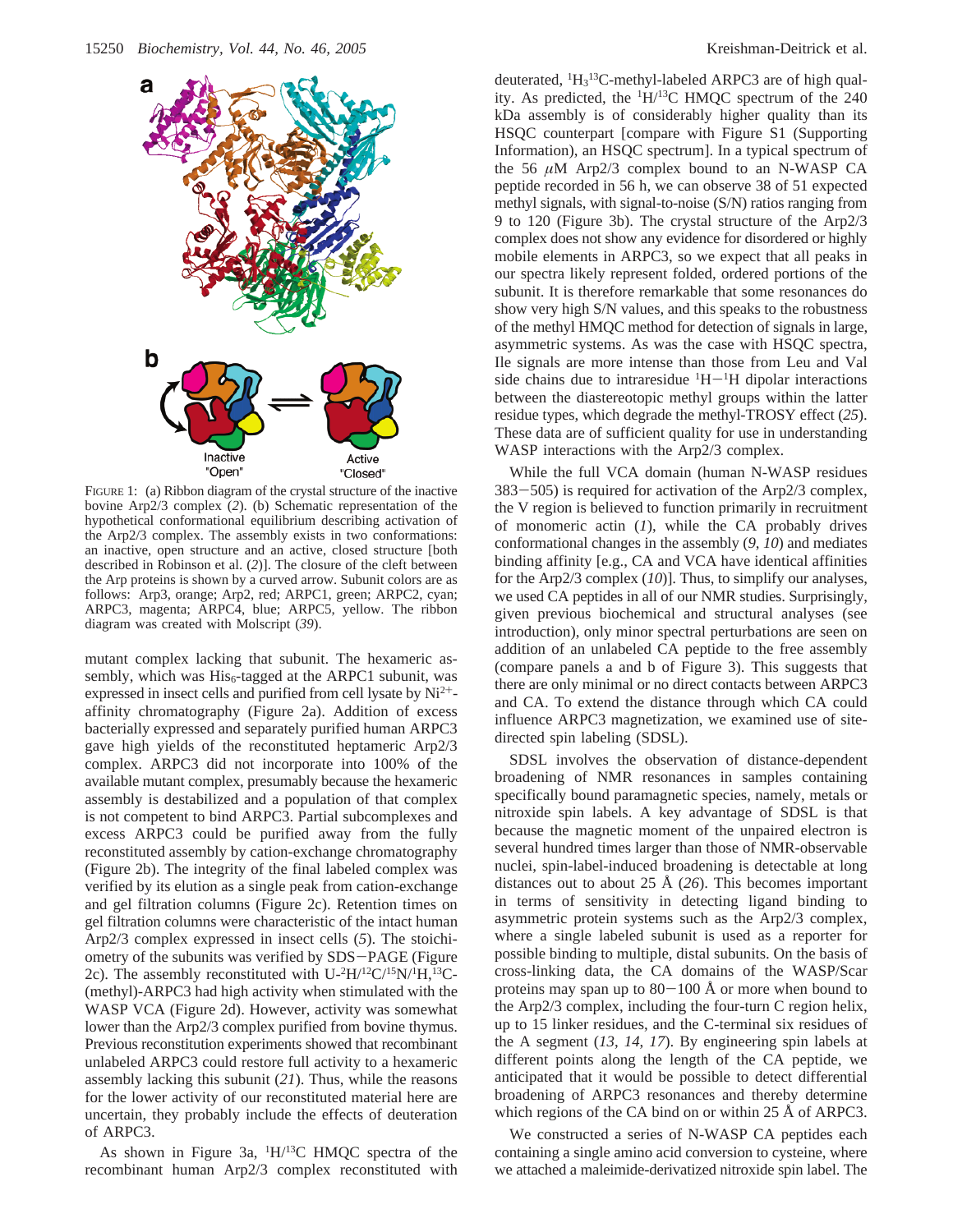

FIGURE 2: Reconstitution of the ARPC3-labeled Arp2/3 complex. (a) Coomassie blue stained SDS–PAGE gel of the His<sub>6</sub>-tagged hexameric<br>Arp2/3 complex, lacking ARPC3, eluted from Ni<sup>2+</sup>-affinity resin. (b) Cation-exchange chr Absorbance at 280 nm is shown. Column fractions are indicated in red. The peak containing the heptameric Arp2/3 complex is indicated by the arrow. The inset shows the Coomassie blue stained SDS-PAGE gel of column fractions. (c) Gel filtration chromatogram of the reconstituted Arp2/3 complex. Labeling and inset are as in panel b. (d) Activity of the reconstituted Arp2/3 complex. Actin  $(\bar{4} \mu M, 5.5\%)$ pyrene-labeled) was polymerized alone (black) or in the presence of 10 nM bovine Arp2/3 complex (magenta), 10 nM bovine Arp2/3 complex  $+$  500 nM WASP VCA (blue), 10 nM reconstituted Arp2/3 complex (cyan), or 10 nM reconstituted Arp2/3 complex  $+$  500 nM WASP VCA (red). Increase in fluorescence indicates incorporation of the actin monomer into filaments.

cysteine mutations are located at the N-terminus of the CA (A462C), at the C-terminus of the C region (A481C), and at the extreme C-terminus of the CA (C506, Figure 3a). The spin-labeled peptides will be referred to as 462\*, 481\*, and 506\*, respectively, throughout the text. The locations of the three spin labels were chosen on the basis of previous NMR analyses of the VCA and its interactions with the Arp2/3 complex (*9*). Positions 481 and 506 were chosen on the basis of the finding that both of these residues are in regions of the peptide believed to interact directly with the Arp2/3 complex and, therefore, to be conformationally rigid. Other regions of the peptide, including the variable-length Nterminal portion of the A region, appear to be more mobile in the complex and may not make specific contacts to the Arp2/3 complex. Placement of spin labels in these regions would have left them mobile and more likely to cause nonspecific broadening effects. The spin label in the C region, 481\*, was placed outside the probable binding face of the proposed amphipathic C region helix to avoid interfering with Arp2/3 complex binding (*9*). Analogous spinlabeled VCA peptides showed activities comparable to wildtype VCA in a pyrene-actin polymerization assay (not

shown), indicating that the labels do not perturb functionally important contacts of the CA peptides.

<sup>1</sup>H/<sup>13</sup>C HMQC spectra of the ARPC3-labeled Arp2/3 complex bound to each of the three spin-labeled peptides are shown in Figure 3. Spin-label-induced broadening could be quantitated for 22 peaks in these spectra (panels  $g-i$ ; see Materials and Methods for details). To ensure that the observed effects are specifically induced by the spin labels, an additional spectrum was acquired of the Arp2/3 complex bound to 506\* and reduced by 1 mM sodium dithionite. One of the peaks whose intensity is recovered upon reduction is shown in the inset in Figure 3f, and a bar graph showing recovered intensity ratios for the rest of the spectrum is shown in Figure 3i. Reduction of the spin label clearly restores significant intensity in all of the methyl signals in ARPC3. A similar effect is seen on addition of sodium dithionite to the selectively labeled yeast Arp2/3 complex bound to 481\* (data not shown). These data indicate that the lowered peak intensities observed in the presence of 481\* and 506\* are the direct result of the presence of a radical at those positions and that the nitroxide-induced line broadening will be useful in determining the orientation of the CA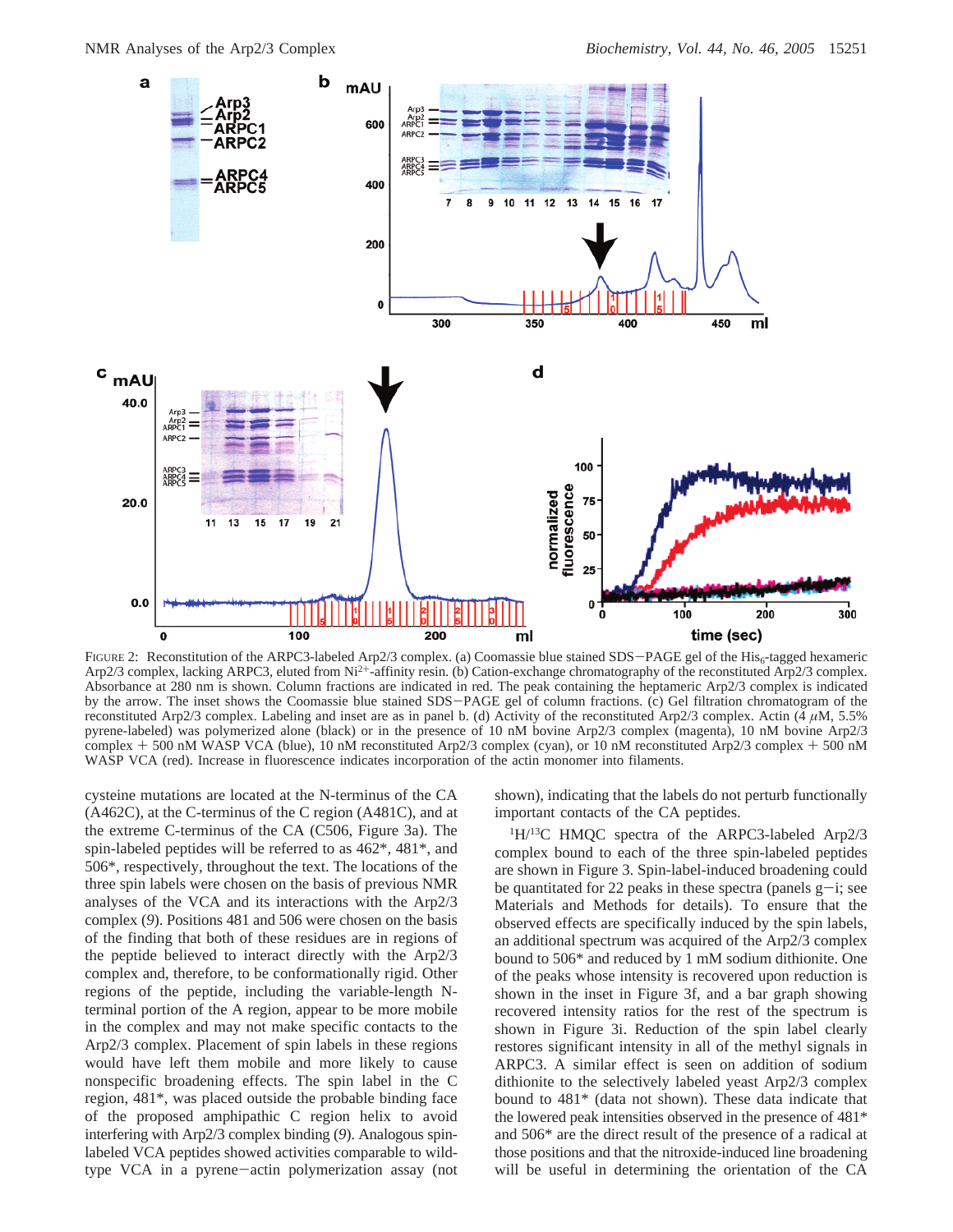

FIGURE 3: Analysis of CA interaction with ARPC3 by NMR using SDSL. (a) Sequence and region boundaries of the N-WASP CA peptide used for SDSL. Residue 462 (cyan) was used for both SDSL and DOPA labeling, and residue 481 and a cysteine introduced at position 506 (red) were used for SDSL. The four residues appended at the N-terminus of the peptide result from bacterial expression and subsequent purification and are shown in parentheses. (b) <sup>1</sup>H/<sup>13</sup>C HMQC spectrum of the recombinant human Arp2/3 complex labeled at ARPC3.  $(c-f)^1H^{13}C$  HMQC spectra of the labeled recombinant human Arp2/3 complex in the presence of a 1:1 molar ratio of unlabeled CA (c) or each of the spin-labeled CA peptides indicated  $(d-f)$ . Peak numbers are shown in (c). The two peaks showing the most dramatic, differential broadening are circled in red. The Arp2/3 complex concentrations are as follows: (c) 56  $\mu$ M; (d) 40  $\mu$ M; (e) 52  $\mu$ M; and (f) 46  $\mu$ M. The acquisition time was 56 h in all cases. Inset (f): peak number 12 in a <sup>1</sup>H/<sup>13</sup>C HMQC spectrum of the Arp2/3 complex bound to 506\*, reduced with 1 mM sodium dithionite.  $(g-i)$  S/N ratio comparisons for the Arp2/3 complex SDSL spectra shown in  $(d-f)$ . The ratio compares S/N in SDSL spectra to that in the reference spectrum: A462C-SL, blue bars; A481C-SL, magenta bars; C506-SL, cyan bars; C506-SL reduced (28  $\mu$ M protein, 88 h acquisition time), yellow bars. A dotted line has been added at  $S/N = 1.0$  on all bar graphs for visual comparison.

peptide with respect to ARPC3. While spin-label effects due to nonspecific electrostatic interactions of the highly charged A region with charged patches on the complex remain a possibility, the 1:1 stoichiometry of CA to the Arp2/3 complex in all of the NMR samples should minimize such effects.

Differential broadening effects are seen with each of the three peptides. Peptide 462\* causes no appreciable decrease in the ARPC3 peak intensities, indicating that this position is distal to the labeled subunit. In contrast, both 481\* and 506\* induce significant broadening in a few ARPC3 methyl signals, suggesting that these two positions in the CA are proximal to ARPC3. These global aspects of the data suggest that the N-terminus of the C region helix is far from ARPC3, while the C-terminus of the helix and the extreme C-terminus

of the A region are located within approximately 25 Å of this subunit.

Although 481\* and 506\* both affect ARPC3 resonances, their effects are not identical. Analysis of relative peak intensities within each spectrum reveals that while both cause peak 12 to broaden almost to noise level, 506\* also selectively broadens peak 2 (Figure  $3g-i$ ). Significant broadening is also observed for two to three other peaks for each label. However, the magnitude of broadening could not be accurately quantified due to weak intensity and/or overlap, and these peaks were not included in our analyses. Similarly, we also observe a more global reduction in peak intensities to 0.8 or less of the reference values in both 481\* and 506\*. This may reflect weak interactions of the mobile spin label with a large number of methyl signals in ARPC3 or weak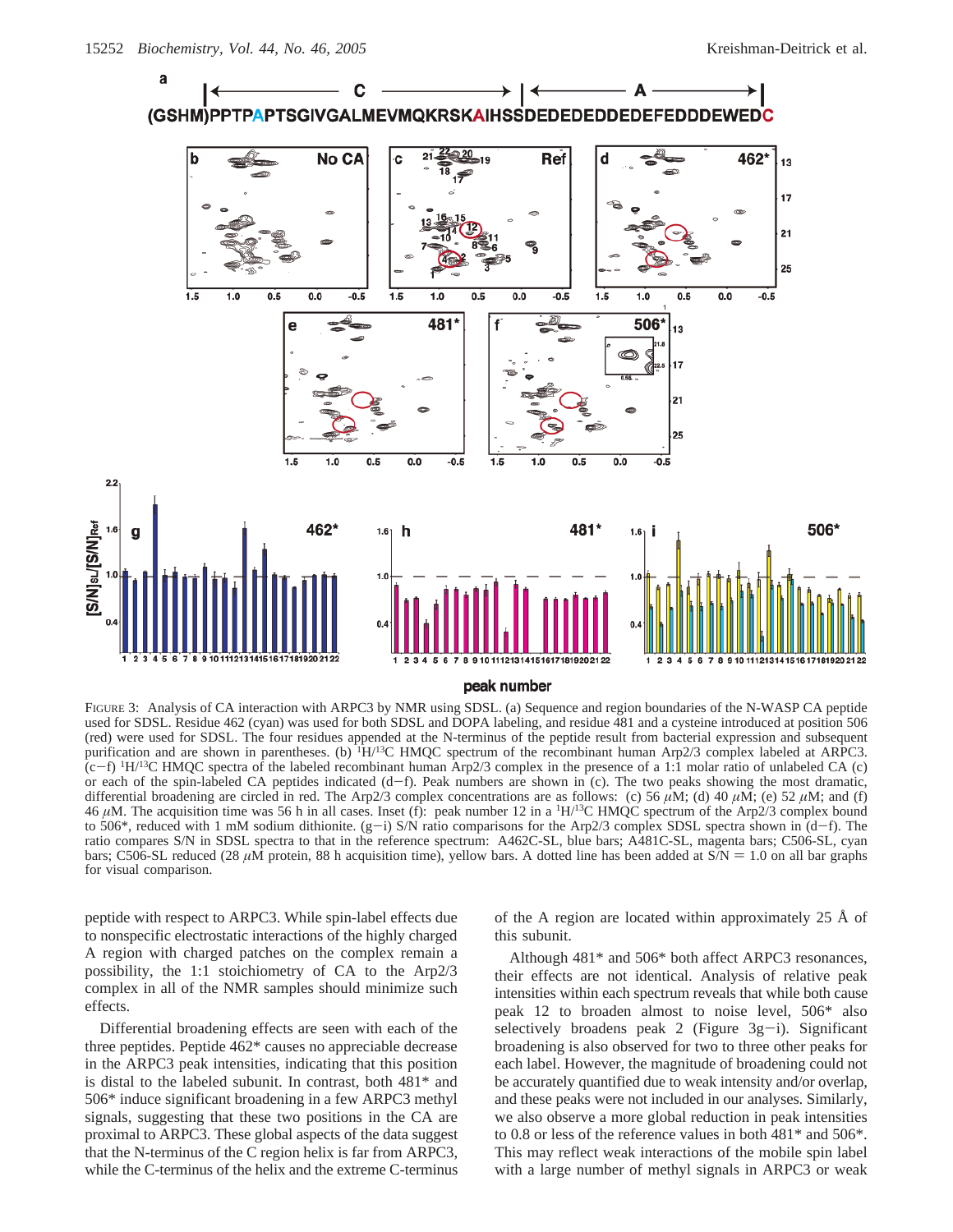

FIGURE 4: Cross-linking of CA peptides to Arp3, Arp2, and ARC3. (a) Photoinduced cross-linking of wild-type N-WASP CA to the bovine Arp2/3 complex. Reactions contained 1 *<sup>µ</sup>*M Arp2/3 complex and 2 *<sup>µ</sup>*M peptide. Cross-linked products were separated on SDS-PAGE gels and detected by Western blotting for the subunits indicated. (b) Competition of Arp2/3-CA cross-linking with N-WASP GBD. Proteins were added to each photo-cross-linking reaction at the following concentrations: Arp2/3 complex, 1 *µ*M; CA, 5 *µ*M; GBD, 10  $\mu$ M. Products were separated and detected as in (a).

nonspecific binding of the CA peptide to additional sites on or near ARPC3. These more generalized, lower magnitude effects may also be due to sample-to-sample variation. As each of these spectra was recorded on a newly purified protein sample (as necessitated by the inability to store the purified complex for long periods as well as practical aspects of the purification procedure and the cost of insect cell culture and preparation of labeled material; see Materials and Methods), some sample-to-sample variability in intensities is to be expected, even after careful normalization for concentration and data acquisition parameters. The necessity of using a new sample for each spectrum emphasizes the inherent difficulties in studying complicated, reconstituted protein assemblies by NMR. Such protein systems are likely to suffer from suboptimal sample stability and solubility similar to what we have observed with the Arp2/3 complex. This limitation in sample number becomes an issue when looking at peaks where the ratio of spin label versus reference intensities is greater than 1 (see bar graphs, Figure 3). We assume that these anomalous values are due to sample-tosample variations and have excluded these peaks from our analyses. The peaks on which we base our conclusions do show good reproducibility across different NMR samples.

In a previous study examining the utility of spin-labelinduced relaxation in protein global fold determination by NMR, signals with measurable intensity ratios below 0.85 (with respect to a reduced control spectrum) were classified as within 14-23 Å of the label (*26*). By this same logic, the SDSL data for the three CA peptides suggest that CA binds to Arp2/3 in such a way that spin labels at positions 481 and 506, which flank the A region, are each within about  $14-23$  Å of at least one methyl-containing residue (and both proximal to the residue corresponding to peak 12). The spin label at position 462, which is at the N-terminus of the C region helix, does not decrease the intensities of the ARPC3 methyl signals and must therefore be located farther away.

*Cross-Linking of CA Peptides to Arp3, Arp2, ARPC1, and ARPC3.* Chemical cross-linking has been successfully used to detect interactions of full-length VCA peptides with four Arp2/3 subunits (Arp3, Arp2, ARPC1, and ARPC3) (*12*- *14*). However, specific sites of cross-linking of each of the three functional regions of VCA have not been identified. Furthermore, the SDSL NMR data only tell us that two regions of the CA are close in space to ARPC3, not their actual binding sites. Therefore, we set out to delineate the subset of Arp2/3 complex subunits that interact physically with the CA peptide.

We used a cross-linking method based on light-activated metal complexes to probe the interaction of wild-type N-WASP CA with five subunits of the Arp2/3 complex: Arp3, Arp2, ARPC1, ARPC2, and ARPC3. This method uses a photoactivated ruthenium(II) complex to oxidatively crosslink associated proteins via aromatic and other nucleophilic side chains (*27*, *28*). Using this technique, the CA peptide clearly cross-links to Arp3, Arp2, ARPC1, and ARPC3. The peptide does not appear to cross-link to ARPC2, although it is possible that CA-cross-linked products are obscured by two nonspecific slower migrating bands observed for this subunit even in the absence of CA (Figure 4a). The peptide induces multiple electrophoretically retarded bands for several of the subunits. While the reason for multiple bands is not certain, they may result from CA cross-linking to itself in addition to the Arp2/3 complex and also to the different electrophoretic mobility of products cross-linked to different residues on each subunit. Notably, for all four cross-linking subunits, CA-induced cross-linking induces electrophoretic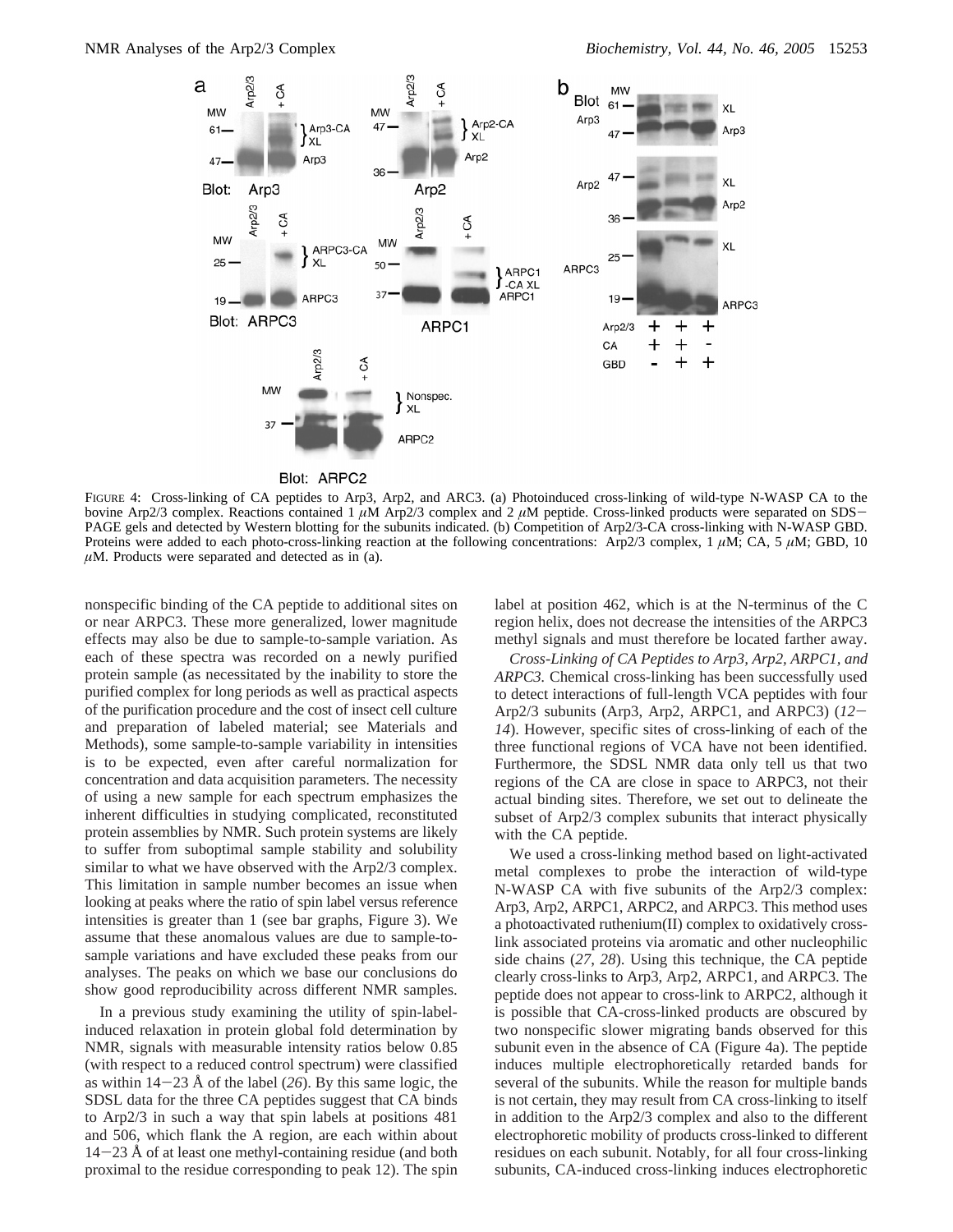

FIGURE 5: Cross-linking of the DOPA(462)-CA peptide to Arp3. (a) Periodate-mediated cross-linking of the DOPA(462)-CA peptide to the bovine Arp2/3 complex. Cross-linking reactions were separated on SDS-PAGE gels and either stained with Collodial Blue (lanes <sup>1</sup>-5) or transferred to a PVDF membrane and probed for biotinylated products (lanes 6 and 7). The arrow denotes the cross-linked product. (b) Periodate-mediated cross-linking of the DOPA(462)-CA peptide to the bovine Arp 2/3 complex. The DOPA(462)-CA peptide was present at 20 nM and incubated with 10 nM, 100 nM, 500 nM, and 1 *µ*M of the Arp 2/3 complex. Cross-linked products were separated on SDS-PAGE gels and detected by Western blotting for the subunits as indicated. The star denotes free peptide. The arrow indicates product cross-linked to Arp3.

mobility shifts of roughly 6-12 kDa, consistent with direct cross-linking to CA and not to other Arp2/3 complex subunits, the smallest of which is 16 kDa.

To establish that the cross-linked products seen in Figure 4 are specifically induced by the CA peptide, competition experiments were performed using the N-WASP GTPase binding domain (GBD). The GBD of N-WASP has been shown to bind N-WASP VCA with  $K_D = 2.8 \mu M$  and to inhibit the ability of N-WASP VCA to stimulate the activity of Arp2/3 complex, presumably by preventing interaction of the C region with the assembly (*20*, *29*, *30*). The intensity of the CA-cross-linked bands is efficiently lowered by 10 *µ*M GBD (Figure 4b), indicating that the cross-linked products are indeed specifically induced by CA. Some nonspecific cross-linking of the GBD to the Arp2/3 complex is seen in this experiment, but the GBD cross-linked products are of a different electrophoretic mobility and significantly lower intensity than the CA cross-linked bands (compare Figure 4b, lanes 1 and 3). This indicates that the highintensity, CA cross-linked band is efficiently replaced in each case by the nonspecific, low-intensity, GBD cross-linked band. Together, these data confirm that cross-linked products seen in previous VCA-Arp2/3 complex cross-linking studies are in fact due to direct interaction of Arp3, Arp2, ARPC1, and ARPC3 with CA.

Given that spin-label insertion at position 462 of the CA peptide does not decrease the intensities of the ARPC3 methyl signals, we sought to identify the Arp2/3 subunit that directly interacts with the N-terminus of the CA peptide. To accomplish this goal, we inserted the site-specific chemical cross-linker 3,4-dihydroxyphenylalanine (DOPA) into position 462 of a biotinylated CA peptide [to give DOPA(462)- CA peptide]. Periodate-mediated activation of DOPA results in the formation of an *o*-quinone capable of forming adducts with cysteine, histidine, and lysine. Importantly, cross-linking of activated DOPA-containing peptides to closely associated proteins occurs in high yield with little or no cross-linking

to nonassociated proteins (*31*, *32*). In Figure 5a the DOPA- (462)-CA peptide was added to a final concentration of 400 nM in a solution containing 1 *µ*M Arp2/3 complex. After equilibrating the solution for 10 min, sodium periodate was added to a final concentration of 1 mM, and cross-linking was allowed to proceed for 30 s before the reaction was quenched. A strong cross-linked product was detected in the presence of periodate. This migrated slightly higher than Arp3 on an SDS-PAGE gel (Figure 5a, lane 4). The product was not produced under denaturing conditions at 96 °C (lane 5), in the absence of periodate (lane 3), in the absence of Arp2/3 (lane 2), or in the absence of the DOPA(462)-CA peptide. Western blotting with NeutrAvidin-horseradish peroxidase (HRP) revealed that the cross-linked product was biotinylated (lane 6) while mass spectrometric analysis of the cross-linked product indicated that the band of interest contained Arp3 (data not shown). To further confirm the existence of a direct interaction between Arp3 and the N-terminus of the CA peptide, the DOPA(462)-CA peptide was incubated at a final concentration of 20 nM with increasing concentrations of the Arp2/3 complex, crosslinked, and analyzed by Western blotting against biotin and several proteins within the complex (Figure 5b). In the presence of the DOPA(462)-CA peptide a biotinylated product was detected when incubated with 100 nM, 500 nM, and 1 *µ*M Arp2/3 complex (top panel). As expected, the cross-linked product was recognized with  $\alpha$ -Arp3 but not  $\alpha$ -Arp2,  $\alpha$ -ARPC1, or  $\alpha$ -ARPC3, confirming that the DOPA-(462)-CA peptide cross-links specifically with Arp3.

### **DISCUSSION**

A straightforward way to dissect the interactions of the CA peptide with the Arp2/3 complex is to examine each functional segment of the peptide. Previous investigations have yielded conflicting results concerning the Arp2/3 complex subunit(s) that bind the A region of the VCA. One study found that deletion of the eight C-terminal amino acids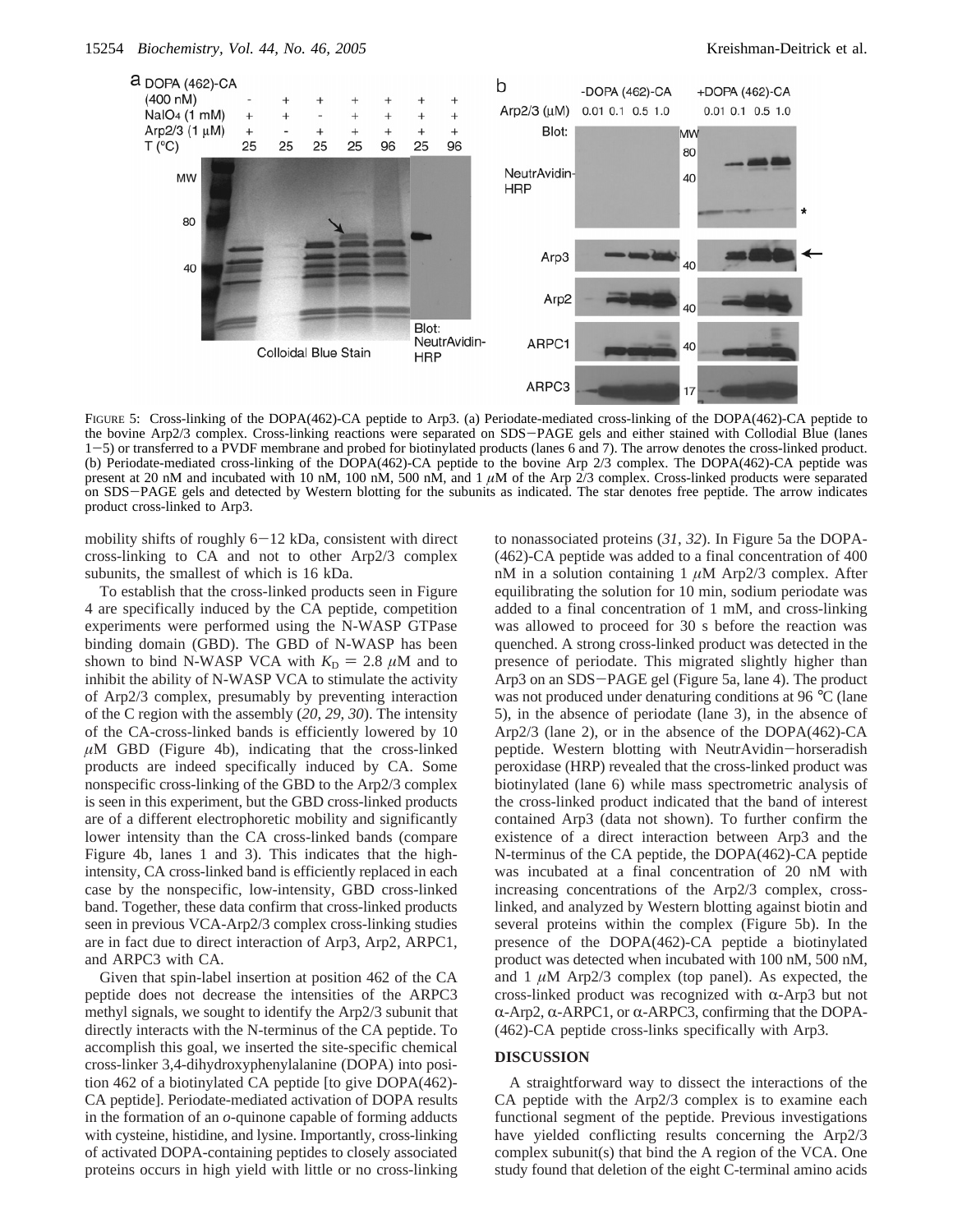of N-WASP VCA abrogates cross-linking to Arp3, but not to Arp2 or ARPC1, suggesting that the binding site for the A region and its conserved Trp is located on Arp3 (*14*). These data are also consistent with homology modeling (*17*). In contrast, VCA peptides from WASP and the yeast WASPlike protein, Bee1, were found to bind to the isolated yeast ARPC1 subunit in a manner that depended on their Cterminal tryptophan side chains, suggesting that the A region also binds to ARPC1 in the intact assembly (*16*). In the crystal structure of the inactive Arp2/3 complex, ARPC3 and ARPC1 are  $\sim$ 50 Å apart. The SDSL data here indicating the spin label attached to Cys506 is within  $\sim$ 25 Å of ARPC3 are thus more consistent with a binding site on Arp3, which is immediately adjacent to ARPC3. However, a large conformational change upon Arp2/3 complex activation that would bring ARPC1 into closer proximity to ARPC3, as suggested by recent FRET analyses (*5*), could allow an ARPC1-bound 506\* to induce line broadening in ARPC3 resonances.

The observed broadening of ARPC3 methyl signals caused by spin labels at positions 481 and 506 is of comparable magnitude, suggesting that these two positions are located at similar distances from the body of ARPC3. As above, the simplest interpretation of these data would also place residue 481, and the C-terminus of the C region, near the ARPC3/ Arp3 interface, although other binding sites in a rearranged assembly cannot be excluded.

The NMR and cross-linking data also have implications about the relative position of the remainder of the C region. The spin label at position 462 has no effect on the intensities of methyl signals in ARPC3, suggesting that in the complex of Arp2/3 with CA peptide the N-terminus of the C region projects away from ARPC3. The cross-linking experiments presented here indicate CA interactions with Arp3, Arp2, ARPC1, and ARPC3. The cross-links to Arp2 and ARPC1 are particularly interesting. These two subunits contact each other, and in the inactive Arp2/3 structure their junction lies across the main cleft from ARPC3. The cross-links suggest that some segment of the CA peptide may span between ARPC3 and Arp2. In the context of the SDSL data alone, this cross-link likely involves the C region, which could facilitate closure of the cleft between the two Arp subunits. This is difficult to reconcile, however, with the DOPAmedaited cross-linking data, which indicate an interaction of the N-terminus of the CA peptide with Arp3. An important caveat is that our analyses here were performed in the absence of actin. The actin monomer is believed to bind to both the V and C regions of the VCA during Arp2/3 complex activation (*10*, *19*, *33*). Thus, in the absence of actin, the C region may be mobile and able to make a variety of contacts, only some of which are functional during nucleation. Detection of the true functional contacts of the C region may require actin. In the future, cross-linking and/or NMR analyses in the presence of actin will address this issue.

In this context, we favor placement of the C region away from ARPC3 and proximal to Arp2/ARPC1 interface, which is consistent with the probable position of the V region-bound actin monomer required for filament initiation. This first monomer would likely make pseudo-short-pitch contacts to Arp2 and pseudo-long-pitch contacts to Arp3, creating a trimeric nucleus. Our proposed location of the C region would then orient the V region (and probably part of the C

region itself) appropriately to contact the incoming first monomer during filament nucleation.

The NMR data presented here do not provide residuespecific information about the interaction of spin labels on CA with ARPC3, as its resolution is limited by our present inability to assign methyl group chemical shifts of ARPC3 in the intact complex, as well as broad spin-label effects due to the length of the maleimide-nitroxide tether. We have been able to assign many of the methyl chemical shifts in isolated ARPC3 (not shown), and it was our initial hope that many assignments in the intact assembly could be directly mapped from those of the free protein. However, direct mapping is complicated by a combination of incomplete backbone and side chain assignments of free ARPC3, broad lines in both cases, methyl resonance overlap, and the significant chemical shift changes observed throughout the methyl spectrum on incorporation of ARPC3 into the Arp2/3 complex. Alternate methods for assignment of the labeled component, including site-directed mutagenesis and analysis of pseudo-contact shifts induced by paramagnetic agents incorporated at specific, known sites (*34*-*36*), will likely be necessary for resonance assignment in large, asymmetric systems such as the Arp2/3 complex. However, even in the absence of assignments, NMR data combined with complementary analyses can lead to mechanistic conclusions as we have demonstrated here.

The combined NMR and cross-linking data presented here suggest a bivalent interaction of CA with the Arp2/3 complex. The interaction is anchored at two points, with the extreme C-terminus and the C-terminus of the C region binding proximal to ARPC3. The model supports a mechanism of VCA-mediated activation of the Arp2/3 complex through stabilization of the activated structure by interactions with Arp2, ARPC3, and Arp3. Moreover, it suggests that the C region may contribute to closure of the cleft between Arp3 and Arp2, perhaps through contacts to ARPC1 and Arp2. It is likely, however, that biasing of the conformational equilibrium of the Arp2/3 complex toward the closed state by an isolated CA (or VCA) peptide is incomplete, based on cryo-EM data (*37*). Full activation is probably accomplished through combinatorial interactions of the VC element with the monomeric actin and/or interactions of the Arp2/3 complex with existing actin filaments (*1*, *38*). The VCA-induced shift in the equilibrium may, however, be sufficient to allow generation of initial actin filaments, which then act cooperatively with the VCA to drive maximal activation of the Arp2/3 complex.

# **ACKNOWLEDGMENT**

We thank Dr. Judit Loconzci and Margaret Roberts-Abbott for organizing spectrometer time at the Varian Instruments facility in Palo Alto, CA. We also thank Chris Beltzner, Tom Pollard, and Bruce Goode for graciously sharing data prior to publication.

#### **SUPPORTING INFORMATION AVAILABLE**

1 H/13C HSQC spectrum of the recombinant human Arp2/3 complex labeled at ARPC3. This material is available free of charge via the Internet at http://pubs.acs.org.

## **REFERENCES**

1. Higgs, H. N., and Pollard, T. D. (2001) Regulation of actin filament network formation through ARP2/3 complex: activation by a diverse array of proteins, *Annu. Rev. Biochem.* 70, 649-676.